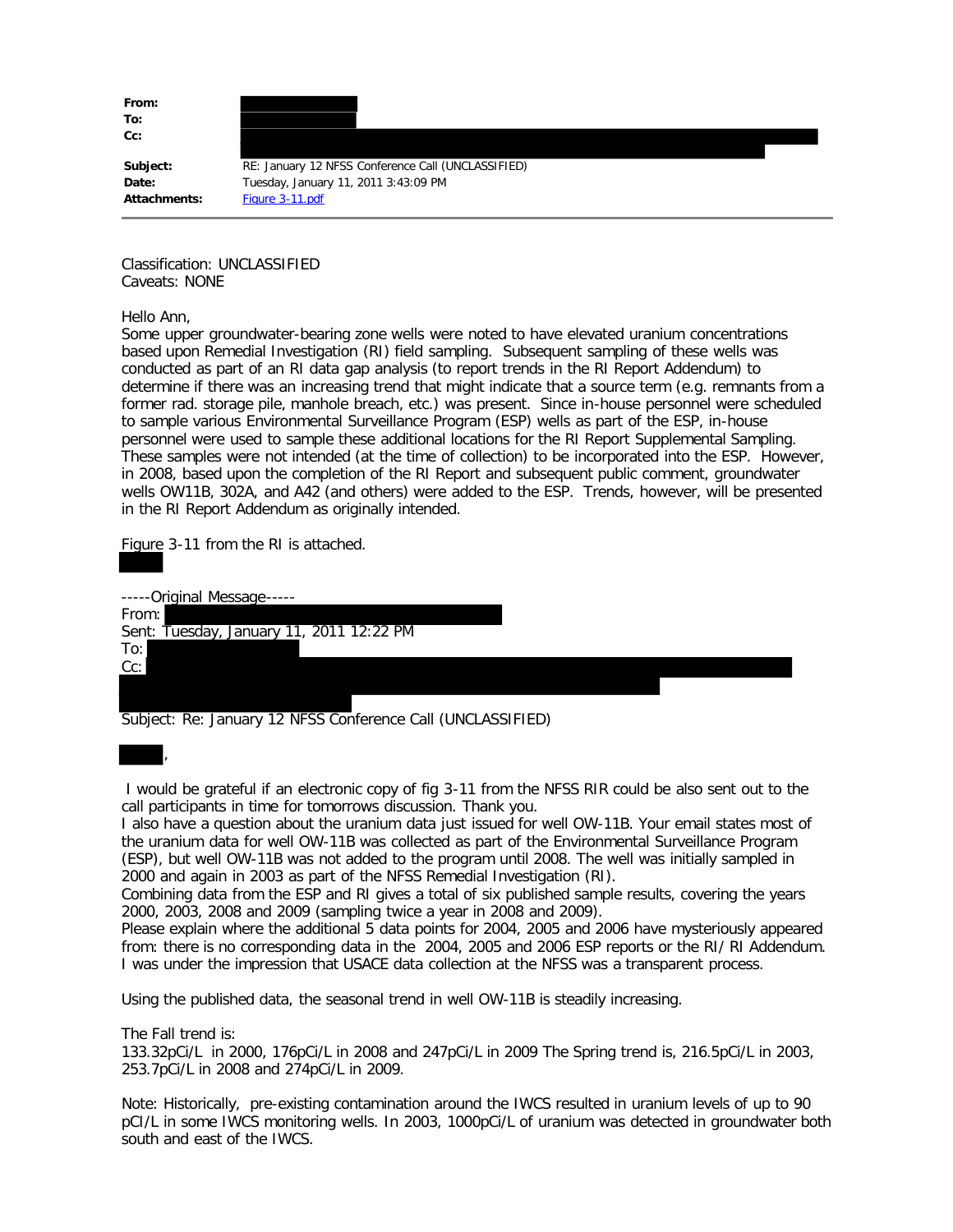The additional 5 mystery data points appear in the table "Total Isotopic Uranium Data for Wells Near the IWCS (1997 -2010)" and the chart "Total Isotopic Uranium Concentration in Groundwater at OW11B."

Ann Roberts

In a message dated 1/10/2011 2:27:03 P.M. Central Standard Time, writes:

 Classification: UNCLASSIFIED Caveats: NONE

Hello Ann,

 To address your concerns regarding the IWCS integrity, total isotopic uranium and total radium-226 data from wells around the IWCS (EU 10) have been tabulated and graphed. In addition, statistical analyses have been performed on the uranium data by a person not affiliated with the project. Since the majority of the data depicted on the graphs was collected as part of the Environmental Surveillance Program (ESP), we have included two figures that show total isotopic uranium and total radium-226 data collected as part of the RI and RIR Addendum effort.

 Classification: UNCLASSIFIED Caveats: NONE

Classification: UNCLASSIFIED Caveats: NONE